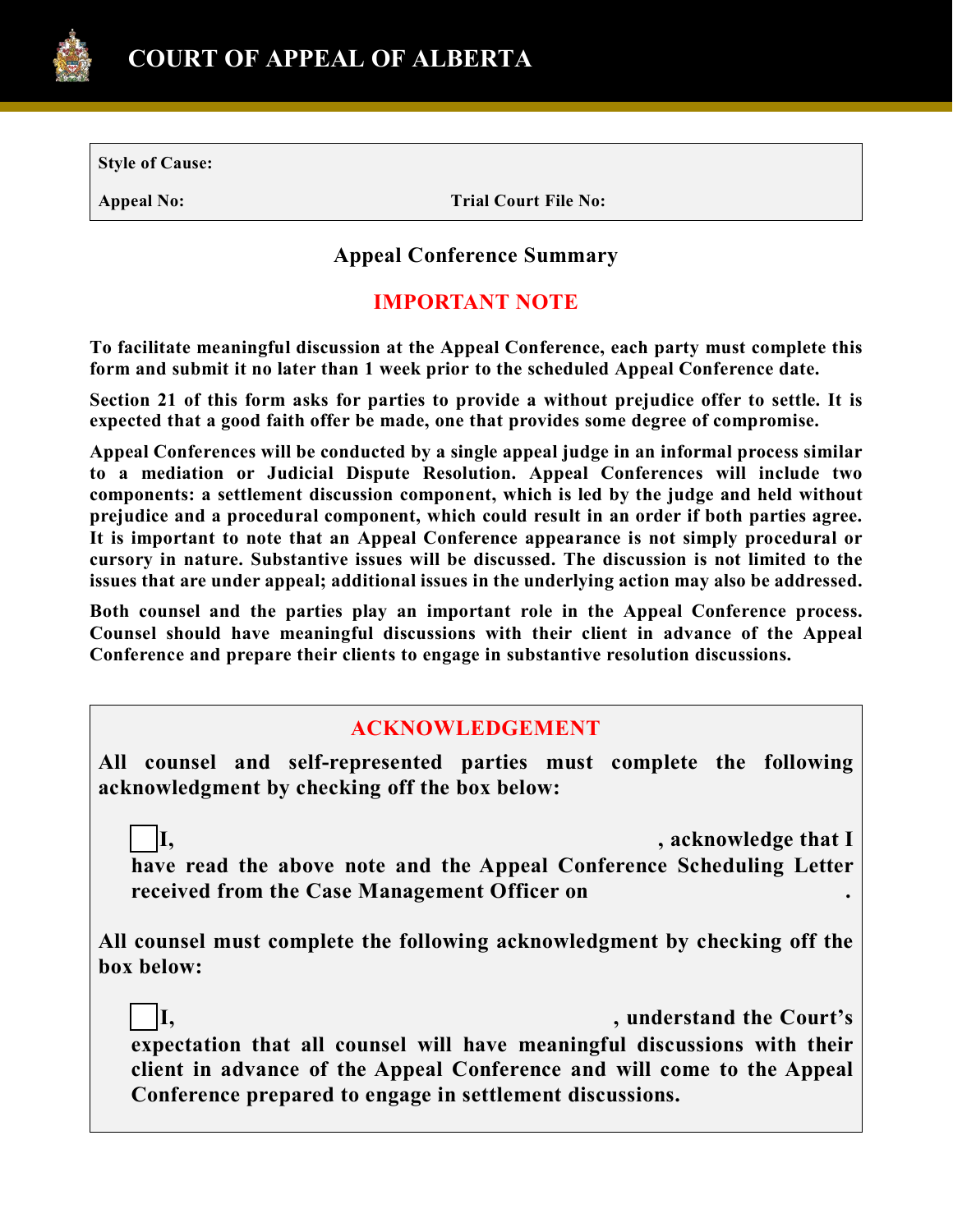# **Appeal Conference Summary**

| <b>Date of Appeal Conference:</b>                                                                                                                                      |                                                                                                  |
|------------------------------------------------------------------------------------------------------------------------------------------------------------------------|--------------------------------------------------------------------------------------------------|
| <b>Name of Party filing this Summary:</b>                                                                                                                              |                                                                                                  |
| Appellant (person who filed the appeal)<br>Full legal name $\&$ address for service – street $\&$<br>number, municipality, postal code, telephone and<br>email address | <b>Appellant's Lawyer</b><br>Lawyer's name, address, telephone/fax numbers and<br>email address  |
|                                                                                                                                                                        |                                                                                                  |
| <b>Respondent</b><br>Full legal name $\&$ address for service – street $\&$<br>number, municipality, postal code, telephone and<br>email address                       | <b>Respondent's Lawyer</b><br>Lawyer's name, address, telephone/fax numbers and<br>email address |

| Name & address of lawyer for children (if<br>applicable) street & number, municipality, postal<br>code, telephone & fax numbers and e-mail address and<br>name of person represented. | Name & address of other parties/lawyers (if<br>applicable, e.g. Director of Maintenance<br><b>Enforcement, Director of Child and Family Services)</b><br>street & number, municipality, postal code, telephone<br>& fax numbers and e-mail address and name of person<br>represented. |
|---------------------------------------------------------------------------------------------------------------------------------------------------------------------------------------|---------------------------------------------------------------------------------------------------------------------------------------------------------------------------------------------------------------------------------------------------------------------------------------|
|                                                                                                                                                                                       |                                                                                                                                                                                                                                                                                       |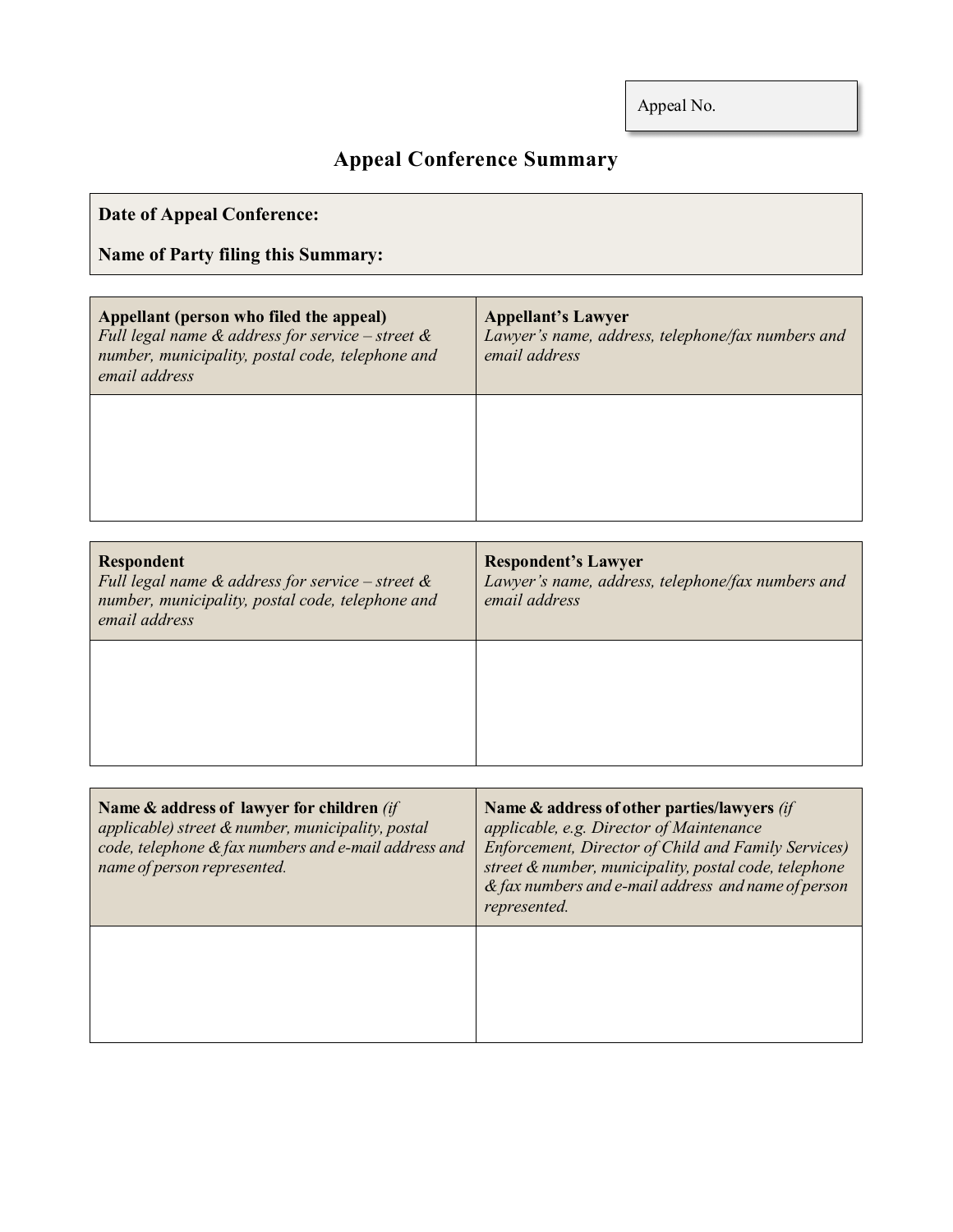## **PART 1 – FAMILY FACTS**

| <b>APPELLANT</b><br>1.     |            |             |           |
|----------------------------|------------|-------------|-----------|
| Age:                       | Birthdate: |             |           |
| Status in the QB Action:   | Plaintiff  |             | Defendant |
| <b>RESPONDENT</b><br>2.    |            |             |           |
| Age:                       | Birthdate: |             |           |
| Status in the QB Action:   | Plaintiff  |             | Defendant |
|                            |            |             |           |
| <b>RELATIONSHIP DATES</b>  |            |             |           |
| Started living together on |            |             |           |
| Married on                 |            |             |           |
| Separated on               |            | Divorced on |           |
| Never lived together       |            |             |           |
| Other (Explain)            |            |             |           |
|                            |            |             |           |
|                            |            |             |           |
|                            |            |             |           |
|                            |            |             |           |

| 3. | The basic information about the child(ren) is as follows: |     |                               |                              |                 |
|----|-----------------------------------------------------------|-----|-------------------------------|------------------------------|-----------------|
|    | Child's full legal name                                   | Age | <b>Birthdate</b><br>(d, m, y) | <b>Grade/Year and School</b> | Now living with |
|    |                                                           |     |                               |                              |                 |
|    |                                                           |     |                               |                              |                 |
|    |                                                           |     |                               |                              |                 |
|    |                                                           |     |                               |                              |                 |
|    |                                                           |     |                               |                              |                 |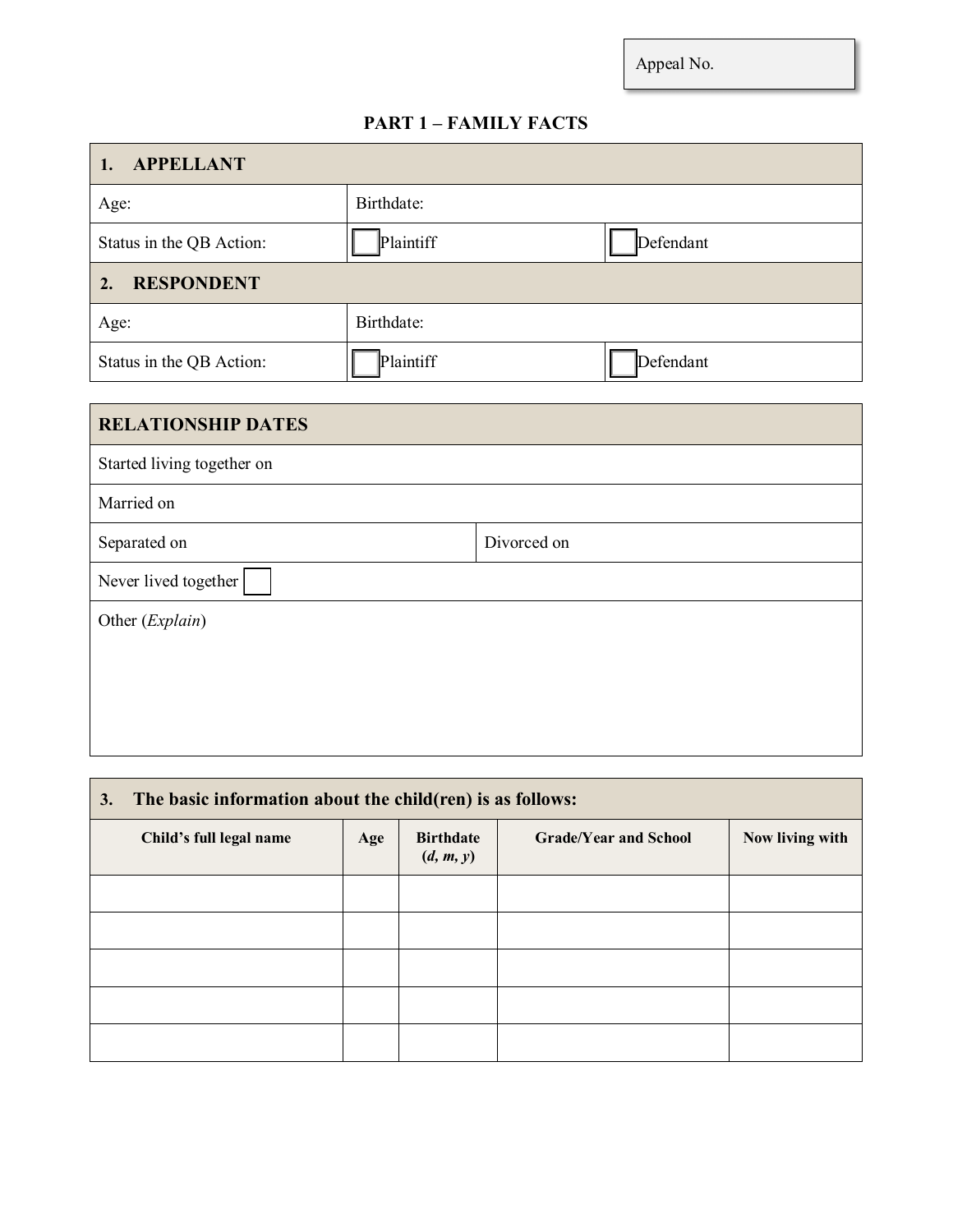# **PART 2 – ISSUES**

| What are the issues in this case that HAVE been settled?<br>4. |                   |                      |
|----------------------------------------------------------------|-------------------|----------------------|
| parenting                                                      | spousal support   | possession of home   |
| guardianship                                                   | child support     | division of property |
| protection order                                               | other $(specify)$ |                      |

| Have any of these settled issues turned into a court order or a written agreement?<br>5. |
|------------------------------------------------------------------------------------------|
| No                                                                                       |
| Yes (Please attach)                                                                      |
| an order dated                                                                           |
| an agreement dated                                                                       |

| What are the issues in this appeal?<br>6. |                      |  |  |
|-------------------------------------------|----------------------|--|--|
| spousal support                           | possession of home   |  |  |
| child support                             | division of property |  |  |
| other (specify)                           |                      |  |  |
|                                           |                      |  |  |
|                                           |                      |  |  |
|                                           |                      |  |  |

| Are any issues in this appeal urgent?<br>7.                                      |
|----------------------------------------------------------------------------------|
| No                                                                               |
| $\gamma$ Yes (Identify the issues and give details of why the issues are urgent) |
|                                                                                  |
|                                                                                  |
|                                                                                  |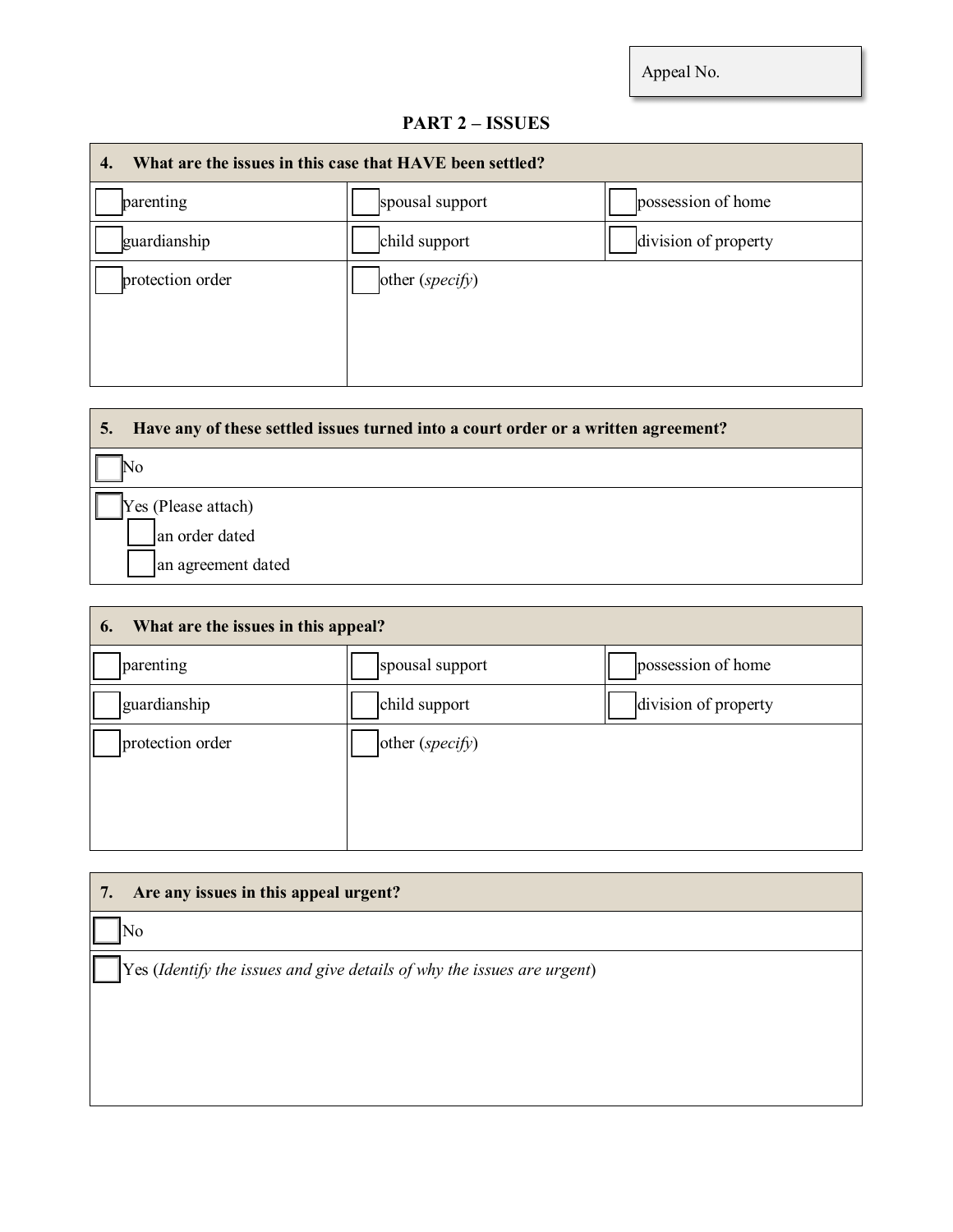| Aside from the issues in this appeal, what issues remain to be resolved in the action?<br>8. |                   |                      |
|----------------------------------------------------------------------------------------------|-------------------|----------------------|
| parenting                                                                                    | spousal support   | possession of home   |
| guardianship                                                                                 | child support     | division of property |
| protection order                                                                             | other $(specify)$ |                      |
|                                                                                              |                   |                      |
|                                                                                              |                   |                      |
|                                                                                              |                   |                      |

| If child or spousal support is in issue, give the line 150 income of the parties<br>  9. |  |                 |
|------------------------------------------------------------------------------------------|--|-----------------|
| Appellant:                                                                               |  | for the year 20 |
| Respondent:                                                                              |  | for the year 20 |

| 10. Do you want the court to make an interim (temporary) or final order on any matters that are agreed<br>upon at the appeal conference? |
|------------------------------------------------------------------------------------------------------------------------------------------|
| $\begin{array}{ c c c c c } \hline \end{array}$ No                                                                                       |
| <b>DIDTA</b> HIGTODY OF CLOBILOTION                                                                                                      |

## **PART 2 – HISTORY OF CASE/ACTION**

**11. When was the action commenced?**

| 12. What efforts have been made to reach agreement on the issues that have not been settled (e.g. |
|---------------------------------------------------------------------------------------------------|
| mediation, Judicial Dispute Resolution, Child Support Resolution Meeting, Case conference,        |
| settlement meetings)?                                                                             |

| 13. Have you attended an Early Intervention Case |                    |
|--------------------------------------------------|--------------------|
| <b>Conference in Queen's Bench?</b>              | Yes (If so, when?) |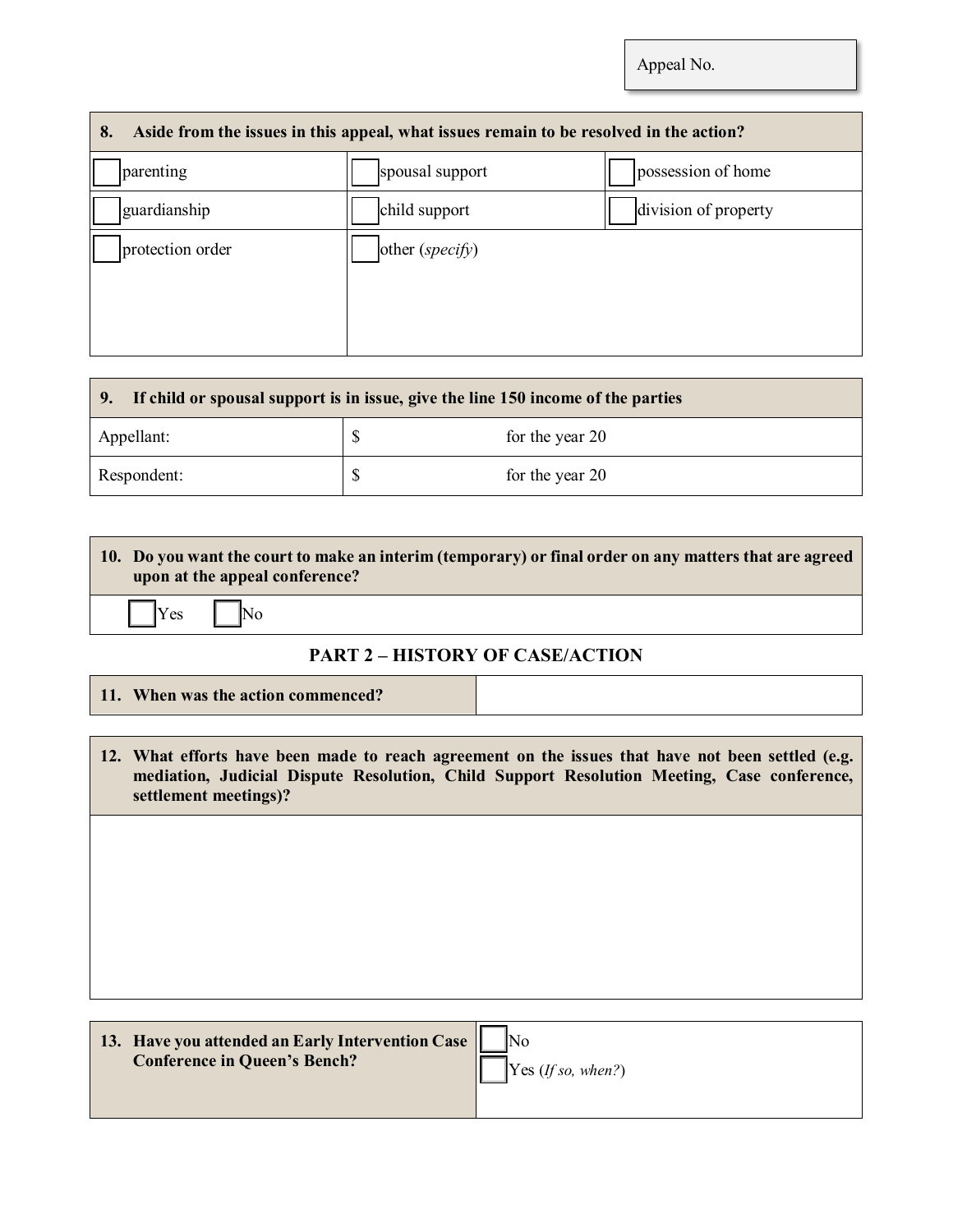| 14. Is a trial, Special Chambers Application or<br><b>Oral Hearing Scheduled?</b> | No<br>Yes (If so, when?)                                                                                                                                                                                                                                                                    |
|-----------------------------------------------------------------------------------|---------------------------------------------------------------------------------------------------------------------------------------------------------------------------------------------------------------------------------------------------------------------------------------------|
| 15. Have there been other appeals?                                                | No<br>$\gamma$ Yes (If so, provide the appeal numbers and any<br>details.)                                                                                                                                                                                                                  |
| 16. Has a PN7 intervention been ordered?                                          | No<br>$Yes$ (If yes, on a separate page, provide type of<br>intervention, date of order and name of parenting expert)                                                                                                                                                                       |
| 17. Has a PN8 Parenting Assessment been<br>ordered??                              | <b>No</b><br>$Yes$ (If yes, on a separate page provide details such<br>$\overline{as}$ : the type of expert evidence; whether the parties will be<br>retaining a joint expert; who the expert will be; who will<br>be paying the expert; how long it will take to obtain a<br>report, etc.) |
| 18. Are there other issues that may require expert<br>evidence or a report?       | No<br>$Yes$ (If yes, on a separate page provide details such<br>$\overline{as}$ : the type of expert evidence; whether the parties will be<br>retaining a joint expert; who the expert will be; who will<br>be paying the expert; how long it will take to obtain a                         |

| No                                                 |  |
|----------------------------------------------------|--|
|                                                    |  |
| Yes (Explain what is outstanding or contemplated.) |  |
|                                                    |  |
|                                                    |  |
|                                                    |  |

*report, etc.*)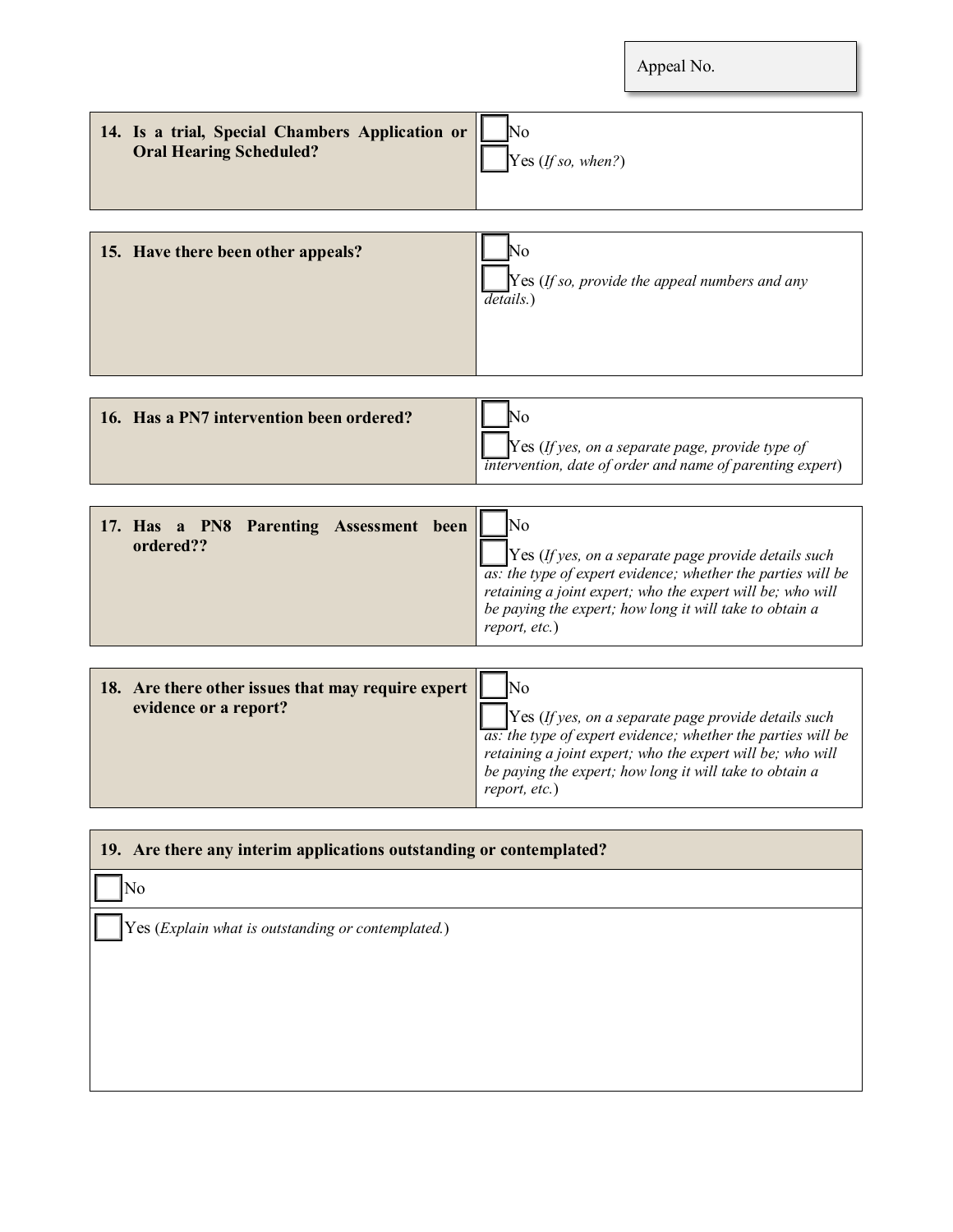### **20. Are there any orders needed to move this matter forward?**

No

Yes (*Explain.*)

## **PART 4 – OFFER TO SETTLE (WITHOUT PREJUDICE)**

#### **21. The following is my offer to settle with regards to the appeal:**

Offer to settle all issues on appeal

Offer to settle some of the issues on appeal

**NOTE***: If you have already made an offer and it is still open for acceptance, attach a copy to this Summary. If you have not made an offer to settle, you must make one here. If you do not have enough information about all the issues, make a partial offer on those issues for which you do have enough information.*

*The other side can accept your offer. And if the other side does accept it, the accepted offer becomes a* binding contract and can be turned into a court order that can be enforced against you. The other side can *make a counter-offer.*

*In your offer for child support, give detailed calculations for any claim for special expenses or for undue hardship. If your offer deals with spousal support, it will be helpful to your case if you attach the Spousal Support Advisory Guideline calculations and show the effect of income tax on any proposed support order. If your offer deals with property issues, please attach a property statement listing all of the property being considered.*